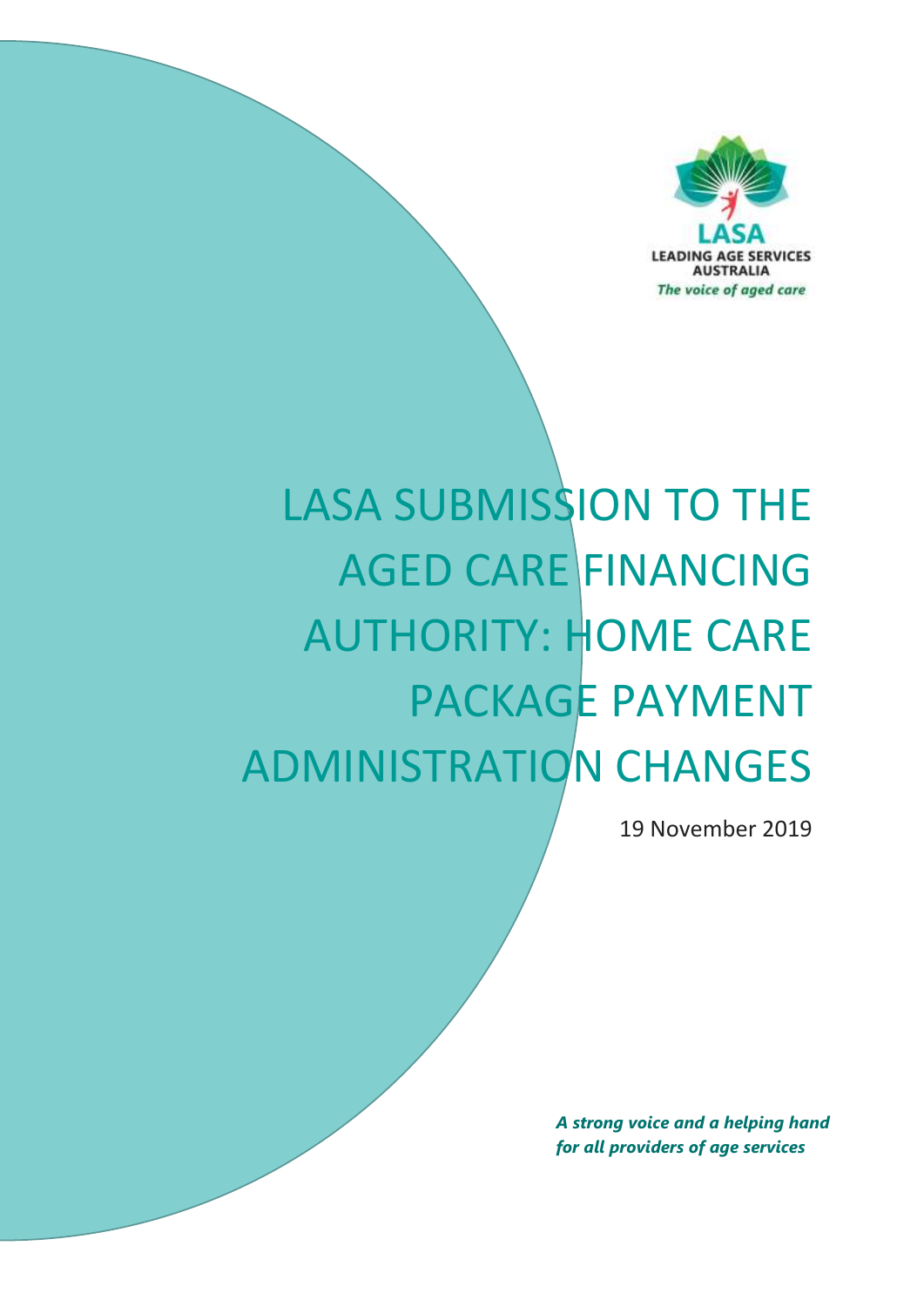# Leading Age Services Australia

Leading Age Services Australia (LASA) is a national association for all providers of age services across residential care, home care and retirement living/seniors housing. Our purpose is to enable high performing, respected and sustainable age services that support older Australians to age well by providing care, support and accommodation with quality, safety and compassion – always.

LASA's membership base is made up of organisations providing care, support and services to older Australians. Our Members include private, not-for-profit, faith-based and government operated organisations providing age services across residential aged care, home care and retirement living. 56% of our Members are not-for-profit, 36% are for-profit providers and 8% of our Members are government providers. Our diverse membership base provides LASA with the ability to speak with credibility and authority on issues of importance to older Australians and the age services industry.

# **Contents**

| 1. | Cash flow impacts across small business, middle market & large scale operators  5 |
|----|-----------------------------------------------------------------------------------|
| 2. |                                                                                   |
| 3. | Ongoing concern with DHS capability to process timely & accurate payments7        |
| 4. |                                                                                   |
|    |                                                                                   |
|    |                                                                                   |
|    |                                                                                   |
|    | Expectations for managing the cash flow impacts of the HCP payment changes11      |
|    | Approaches for managing cash flow impacts of the HCP payment changes11            |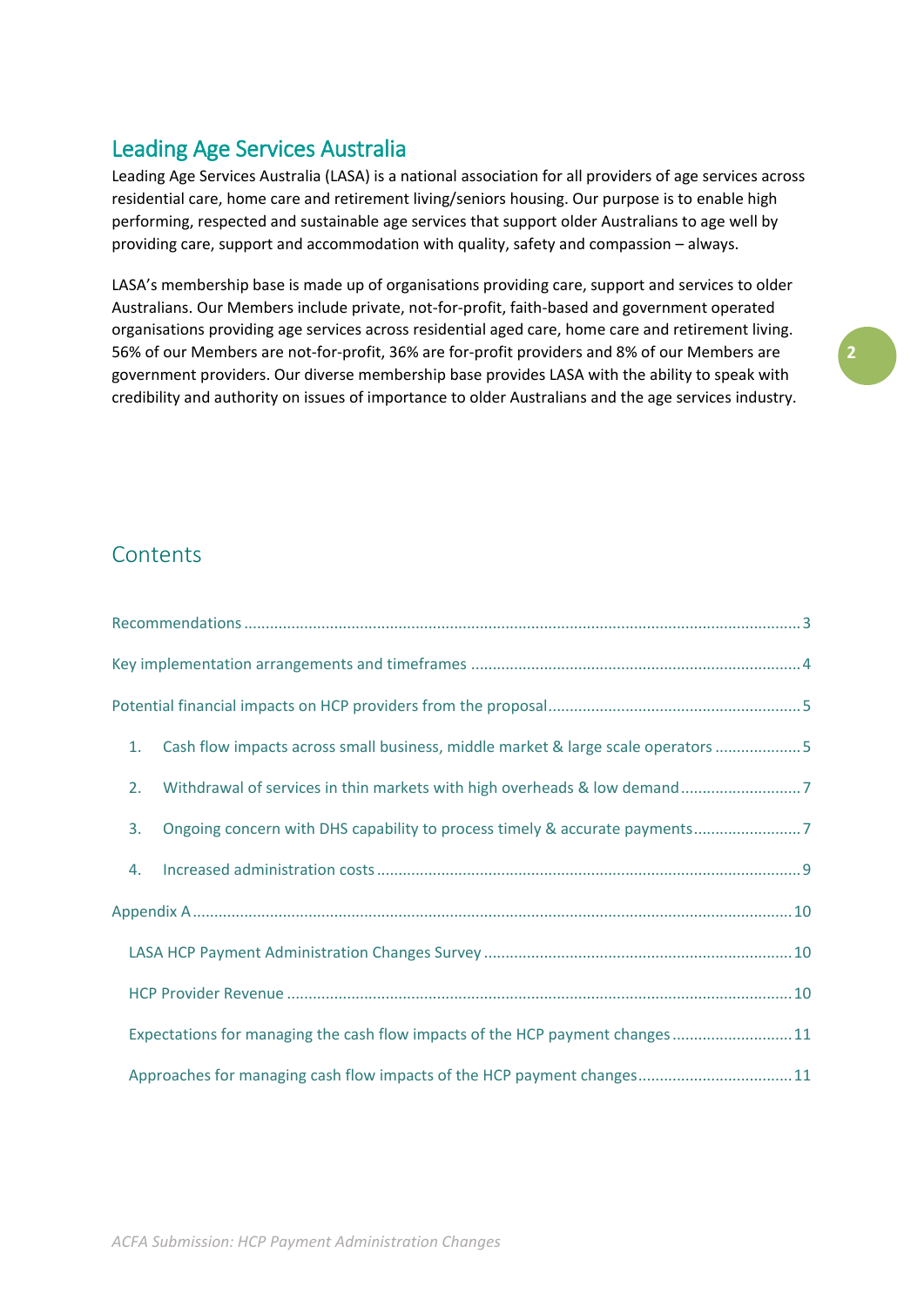Thank you for the opportunity to provide feedback to the recent announcement by Government to improve the way subsidy payments are made to home care package (HCP) providers.

LASA agrees in principle with the proposed payment administration changes, noting it:

- 1. Is consistent with contemporary business practices for payment on point of delivery,
- 2. Reduces the prudential risk associated with provider administration of unspent funds,
- 3. Creates increased Government visibility of consumer use of HCPs and the accumulation of unspent funds to inform future aged care program and policy parameters, and

**3**

4. Provides a cash flow dividend that the Government can use to fund additional HCPs.

There are significant risks associated with the proposal however. These are exacerbated by the model being proposed and the implementation timeframes that have been set out. LASA has previously engaged with both the Minister and Government in this regard.

LASA also notes that the Government has recently announced that it plans to pay its commercial suppliers on five day payment terms where they issue invoices electronically<sup>1</sup>. This is significantly more favourable than the arrangement being proposed for HCP providers.

LASA's *Consultation Report: Improving HCP Payment Administration Arrangements* has identified three key risks to be accounted for by Government in progressing the implementation of HCP payment administration changes<sup>2</sup>:

- Availability of cash reserves for HCP providers to absorb the change,
- Restrictions to consumer choice as a result of cash reserve constraints, and
- Increasing administration costs for HCP providers that will be passed on to consumers.

If Government intends to proceed with these timeframes it needs to notify HCP providers immediately. Delaying this announcement for the appearance of consulting will only make it more difficult for HCP providers to make necessary adjustments. It is also worth noting that unless there is some reason for urgency – and that is not clear here – policy changes with a significant negative impact on business operations should be made with a lead time of at least one organisational budget cycle to allow provision for the change to be undertaken in an appropriately planned way<sup>2</sup>.

## <span id="page-2-0"></span>Recommendations

**.** 

Accounting for the current proposal, there are various ways that Government can mitigate the risks of the proposed changes. Nine recommendations are made to this affect:

- 1. HCP providers retain any unspent HCP funds attached to existing consumers until such time that it is returned to Government through natural HCP attrition<sup>2</sup>.
- 2. Introduce an interest free loan scheme over the short term to assist HCP providers in response to adverse financial impacts that emerge from the HCP payment administration changes being progressed at pace.

<sup>1</sup> <https://www.afr.com/policy/economy/government-to-pay-smes-in-five-days-20191106-p537wj>

<sup>&</sup>lt;sup>2</sup> Improving HCP Payment Administration - LASA Consultation Report, September 2019. <https://lasa.asn.au/aged-services-in-australia/lasa-submissions/>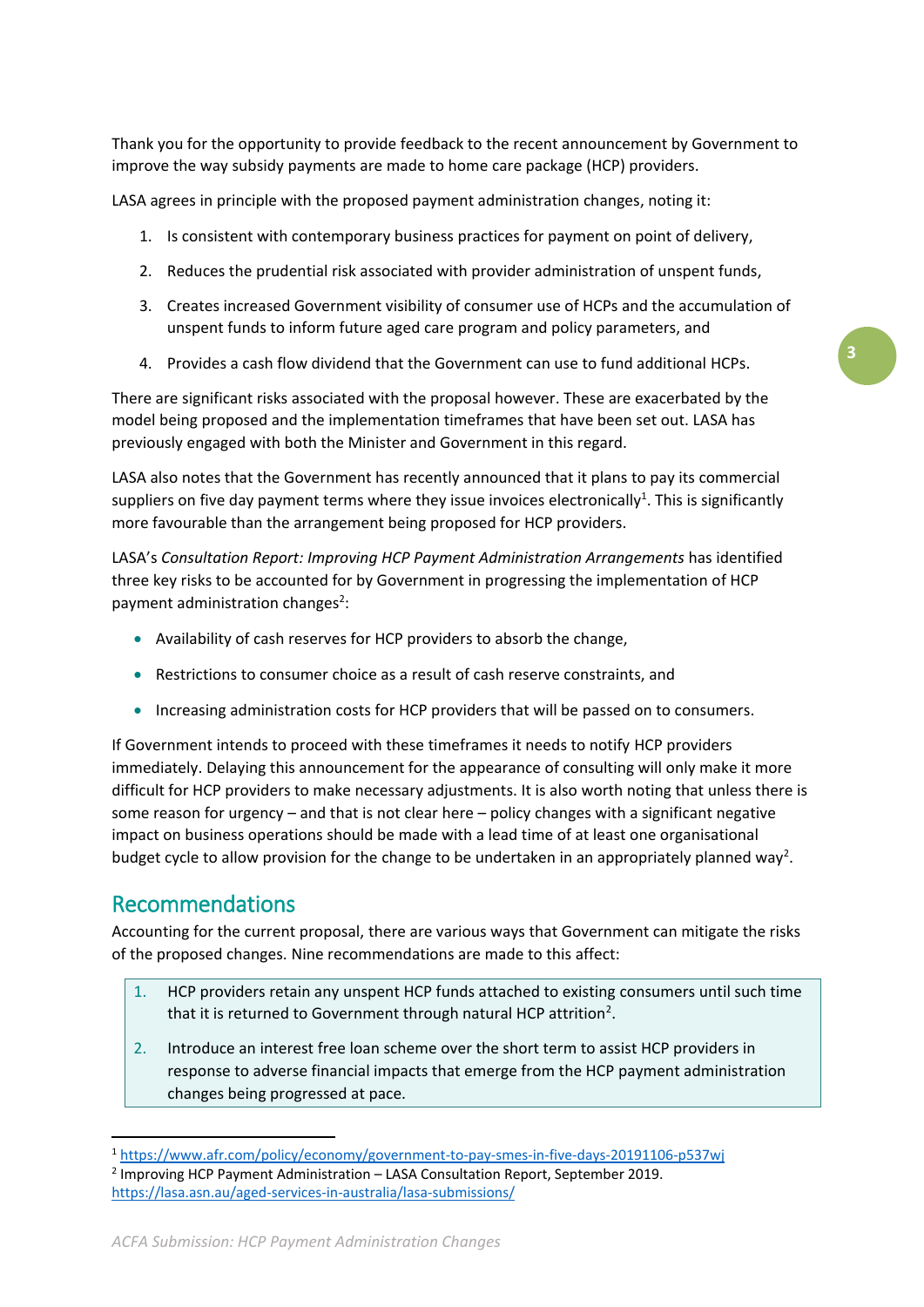- 3. Undertake further analysis, particularly with regard to small and remote providers offering HCPs, where current cash flow issues may be exacerbated by the proposed changes.
- 4. Undertake a short pilot of HCP claim to payment processing within ACOP portal prior to full implementation at commencement of Phase Two in April 2021 to confirm system and procedural capability for error minimisation.
- 5. That Government extend their policy for small business electronic billing that will enable HCP providers to claim interest from Government against delayed payments and inaccurate payments without timely error resolution.
- 6. Enable HCP provider retention of a \$5K unspent HCP funds balance for each HCP consumer above monthly HCP expenditure to ensure the availability of cash reserves to support continuity of care and service provision from month to month.
- 7. Note that there will be a likely increase in administrative costs for providers that will emerge from undertaking monthly expense reconciliation into the Aged Care Online Payments (ACOP) portal and that will be passed on to consumers, reducing the overall value of a HCP in terms of direct care and services.
- 8. In response, introduce HCP expense reconciliation against subsidy payments on a quarterly or bi-annual basis with account for corresponding subsidy payments that have been made during the equivalent reconciliation period<sup>2</sup>. This would introduce a bulk subsidy payment adjustment with improved flexibility in HCP provider cash flow and reduced administrative burden.
- 9. That consideration be given to the challenges remote service providers already face in meeting administrative requirements, and proper supports be implemented with any changes to HCP payment arrangements to support workforce capability and infrastructure in minimising disruption to HCP providers and consumers in these regions.

Government must also ensure that the cash flow saving delivered by any change in HCP payment arrangements is reinvested into delivering additional HCPs. This is estimated to be worth hundreds of millions of dollars, depending on the specifics of the arrangement that is implemented.

# <span id="page-3-0"></span>Key implementation arrangements and timeframes

- Phase One Commencing June 2020, subsidies and supplements will be paid in arrears at the full rate of subsidy based on HCP level and days in care, through the usual monthly claim.
- Phase Two Commencing April 2021, payments will be based on services provided to care recipients and unspent funds will be held by Government.
- Phase Three Commencing with the March 2021 claim lodged in April, the Department of Human Services (DHS) will reduce a payment for a care recipient by a portion of the available funds held by the HCP provider for that care recipient in drawing down unspent funds held by providers.

*ACFA Submission: HCP Payment Administration Changes*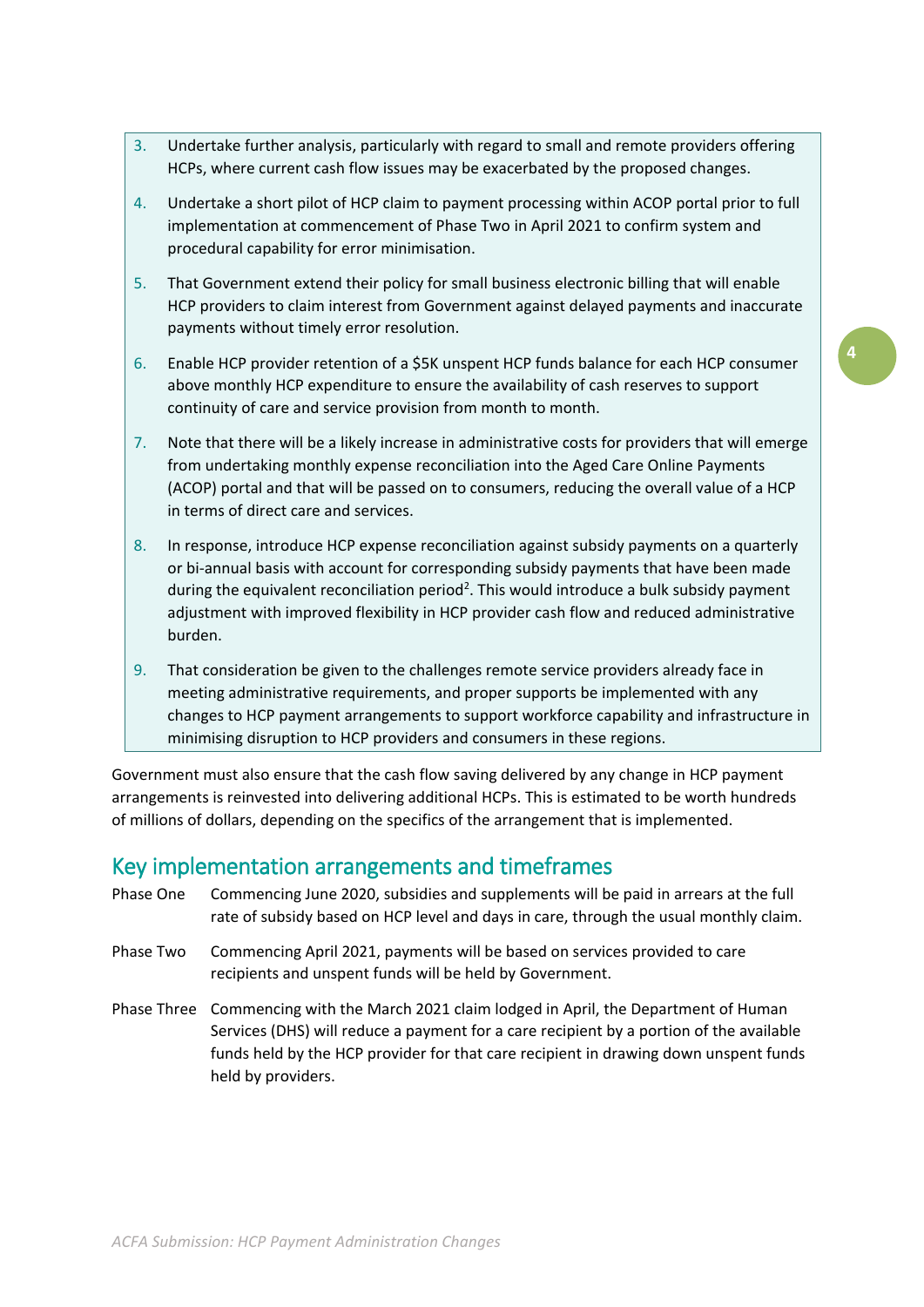# <span id="page-4-0"></span>Potential financial impacts on HCP providers from the proposal

The proposed implementation arrangements and timeframes are seen to be a key risk that may intensify HCP provider cash flow concerns, increasing solvency issues for reputable providers and the availability of services in fragile markets.

These concerns are more pressing for some HCP providers relative to others, with account for the variability of business models, financing arrangements, and business development strategies that have emerged at near three years into the development of the *Increasing Choice in Home Care<sup>3</sup>* HCP market environment.

LASA would prefer to see the proposed changes initiated over a longer timeframe to allow providers the opportunity to prepare for the changes. The proposed milestones in the LASA Consultation Report<sup>1</sup> would greatly assist providers with the visibility required to transition without causing significant financial stress across the aged care industry.

LASA has outlined some of the key issues and offered recommendations in response to the Government's progressing with pace the proposed implementation arrangements and timeframes, noting the financial viability of many HCP providers will be put under immense strain. Key themes have included:

- Cash flow impacts across small business, middle market and large scale operators,
- Withdrawal of services in thin markets where higher overheads and low demand exists,
- Ongoing concern with DHS capability to process timely and accurate payments, and
- Increased administration costs.

LASA in preparing the current submission has surveyed 51 home care Members operating HCP programs. The aim of the survey is to explore the financial impacts and challenges that they anticipate they will face in the context of the implementation arrangements and timeframes referenced in the *ACFA Consultation Paper – Improving home care payment arrangements*. 4

HCP numbers within the sample represent near 20 per cent of all HCPs nationally. Over 80 per cent of providers in the survey sample had relatively small to medium sized HCP programs, comprising no more than 500 HCPs per provider and 96 per cent reported having multiple aged care revenue streams. A summary of the analysis of the survey data is presented in Appendix A.

## <span id="page-4-1"></span>1. Cash flow impacts across small business, middle market & large scale operators

The StewartBrown Report notes that within a robust sample of HCP providers delivering near 35,000 HCPs, 30 per cent of HCP providers reported a financial loss before tax in the FY2019 financial year<sup>5</sup>.

Within LASA's HCP provider survey, near one in five HCP providers reported experiencing a negative revenue position for their HCP program for the FY2019 financial year, excluding unspent HCP funds balances. Many HCP providers concurrently reported experiencing a negative revenue position in

**.** 

<sup>3</sup> <https://agedcare.health.gov.au/increasing-choice-in-home-care>

<sup>4</sup> [https://agedcare.health.gov.au/reform/acfa-consultation-paper-improving-payment-arrangements-in-home](https://agedcare.health.gov.au/reform/acfa-consultation-paper-improving-payment-arrangements-in-home-care)[care](https://agedcare.health.gov.au/reform/acfa-consultation-paper-improving-payment-arrangements-in-home-care)

<sup>5</sup> *Aged Care Financial Performance Survey Sector Report FY19* (StewartBrown, October 2019)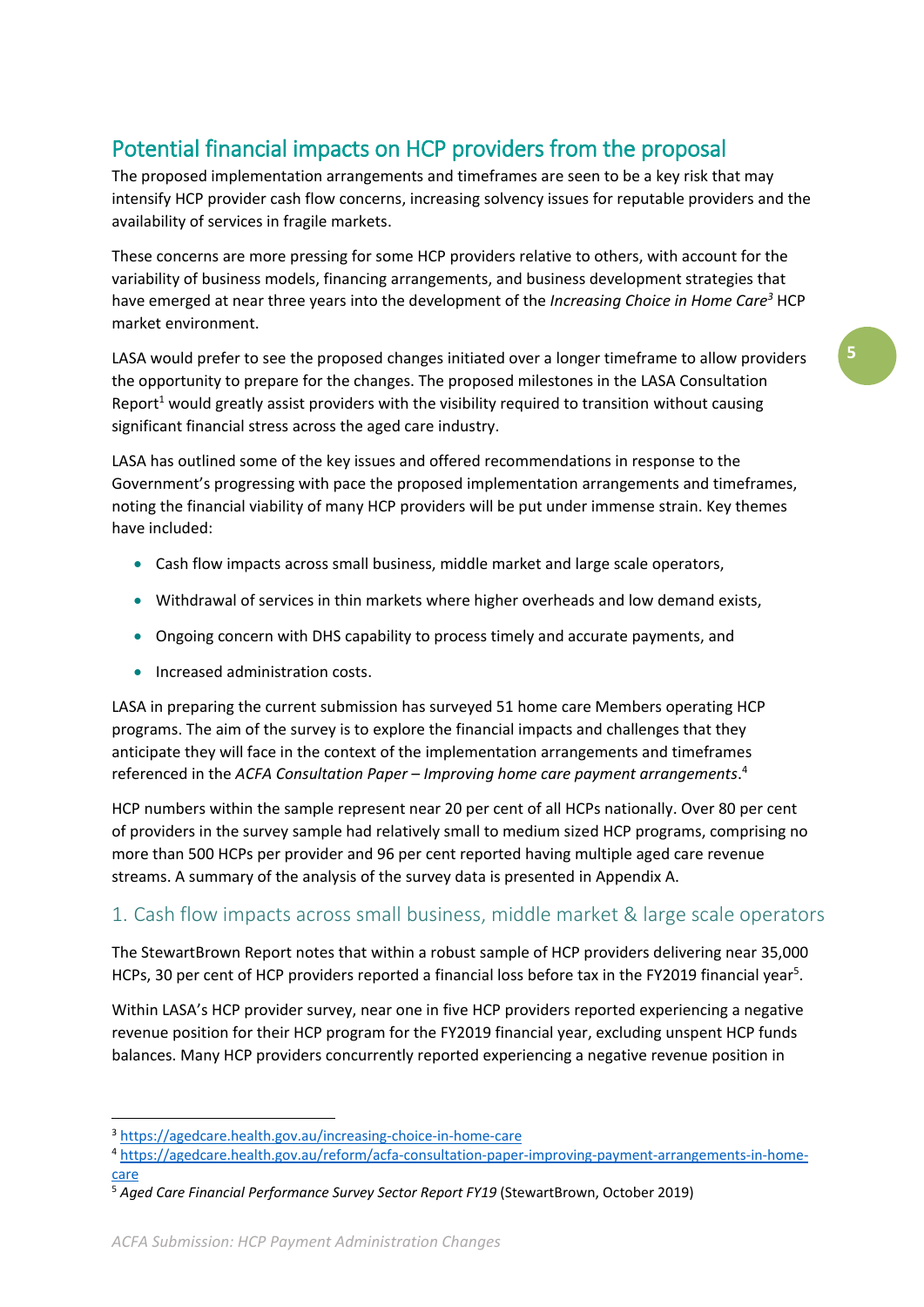other aged care revenue streams for the FY2019 financial year. This compounds the financial pressures associated with the HCP payment administration changes for HCP providers.

It should be assumed that many HCP providers are funding their day to day operations out of surpluses and funding in advance while they transform their businesses to address the implementation of the Aged Care Quality Standards, the Charter of Aged Care Rights and information gathering requirements of the Aged Care Royal Commission.

The impact on cash flow for HCP providers, only being paid in arrears for services delivered, is significant and cumulative over each of the three phases, particularly for providers that lack cash reserves or unencumbered real assets to borrow against.

By default, this may introduce a new policy driven market dynamic with significant impacts on existing HCP providers without cash reserves and who have already invested substantially to establish market positioning relative to the current policy environment. This may ultimately restrict the fullness of consumer choice currently seeking to be realised in a maturing home care market environment.

Continuing aged care reforms in the context of the Aged Care Royal Commission will also demand a substantive cash reserve balance to support ongoing business development, innovation and continuous quality care improvement.

#### A worked example of the likely cash flow impacts

*One large HCP provider anticipates that from the period 1 June 2020 to 15 July 2020 (Phase One), they will have initially lost \$10M in funding from their cash reserve balance (the advance payments for June and July) while continuing services until they receive the June subsidy payment of \$5M in mid July 2020 with a final cash reserve reduction of \$5M at the end of this period.*

*The HCP provider anticipates they will then lose an additional \$0.5M - \$1.0M in funding each month commencing April 2021 (Phase Two), noting their average HCP utilisation rate of 90 per cent<sup>6</sup> . This would otherwise contribute to their cash reserve balance against which interest is earned.*

*Above this, the HCP provider will also experience a gradual reduction of their current unspent funds surplus balance of \$14M wound down from April 2021 (Phase Three), further tightening their overall cash reserve balance over this period.*

In LASA's HCP provider survey, near 40 per cent of survey participants reported the change to payment in arrears commencing June 2020 (Phase One) would either be very challenging or unachievable from a cash flow perspective. Another 43 per cent reported the change to payment in arrears would be somewhat challenging.

Additionally, an average of 25.2 months (SD = 34.4 months) was reported as being required by HCP providers in spreading the return of unspent HCP funds back to Government without significant disruption to operations or financial viability (Phase 3).

Given HCP occupancy reporting indicates that the average length of time that a consumer occupied a HCP during the FY2019 financial year ranged between 0.7 and 2.1 years<sup>5</sup>, returning unspent HCP funds to Government may be best progressed through natural HCP attrition.

**.** 

<sup>6</sup> Industry average HCP revenue utilisation is reported at 89.3 per cent across FY19 (StewartBrown, October 2019)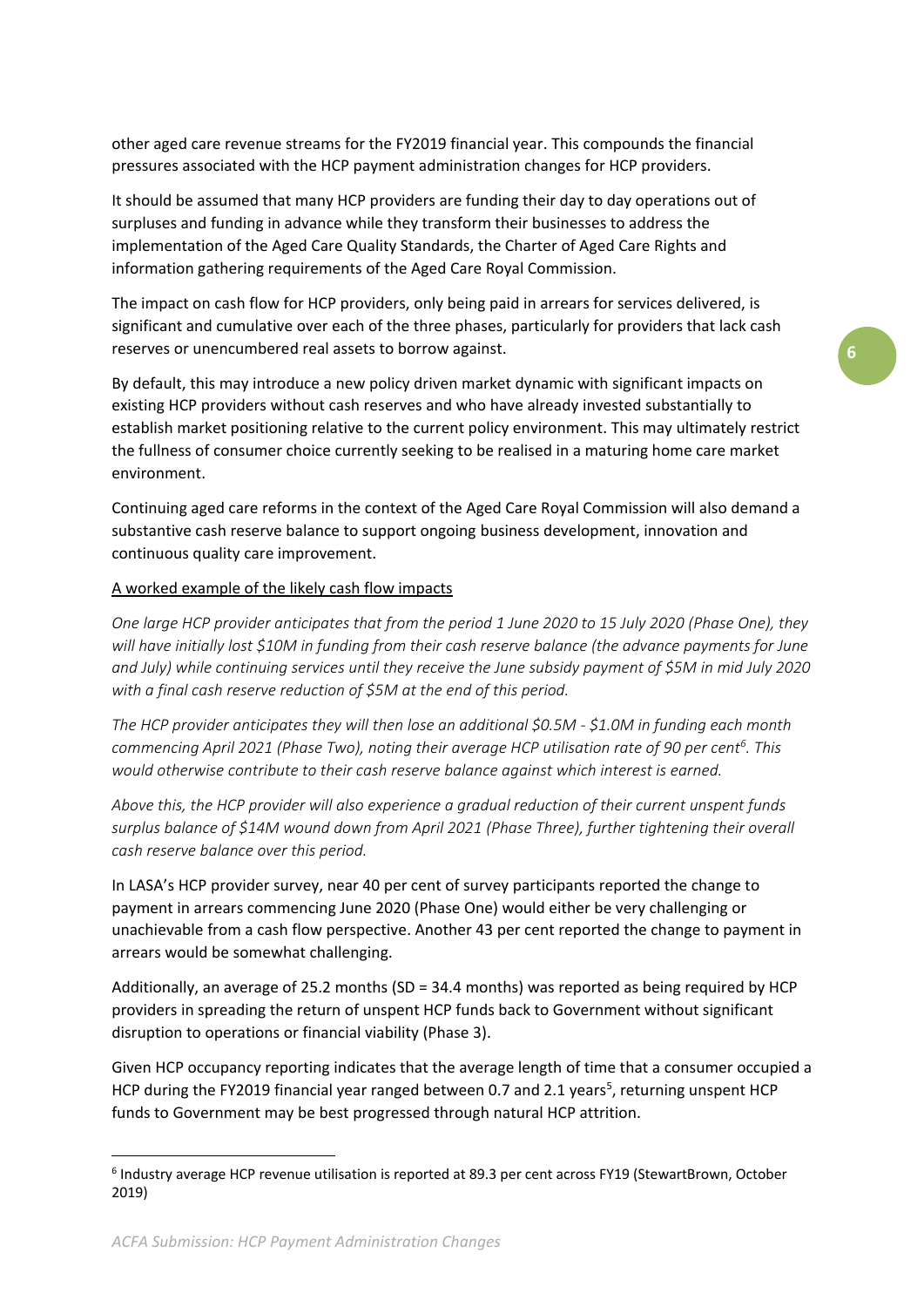LASA acknowledges that implementation of the HCP payment administration changes will demand some providers rearrange their administration processes and systems within the next 18 months and this will impose an additional expense to HCP providers in the context of increasing financial pressures.

The Department of Health have signalled that they will make available appropriate supports in the form of a business advisory service that will account for the unique cash flow positions of HCP providers with varied business models. Where HCP providers are identified as being at risk of solvency, exacerbated as a consequence of the HCP payment administration changes being implemented at pace, financial support should be made available by Government through a targeted interest free loan scheme to assist with the transition.

*Recommendation One: HCP providers should retain any unspent HCP funds attached to existing consumers until such time that it is returned to Government through natural HCP attrition.*

*Recommendation Two: Introduce an interest free loan scheme over the short term to assist HCP providers in response to adverse financial impacts that emerge from the HCP payment administration changes being progressed at pace.*

# <span id="page-6-0"></span>2. Withdrawal of services in thin markets with high overheads & low demand

Accounting for the financial pressures introduced through the HCP payment administration changes, greater pressure will be placed on cost efficiency and this may lead some providers to withdraw service delivery outside metropolitan areas and regional centres where the cost for delivery of care into rural and regional settings significantly increases relative to total HCP value<sup>7</sup>.

Representation from the Aged Care Workforce Remote Accord, in contributing to this submission, urges ACFA to give special consideration to remote and very remote service providers when considering changes to the HCP payment administration arrangements. Remote and very remote providers who offer residential care are already facing significant financial challenges, with 74.1 per cent of outer regional, rural and remote facilities operating at a loss (more than 49.1 per cent recording a cash loss)<sup>5</sup>. Many of these providers also aim to offer HCP services. Some HCP providers may be relying on the availability of unspent funds to provide services that are otherwise not financially viable.

Introduction of the HCP payment administration changes in these communities may inadvertently undermine the viability of offering aged care services in remote areas, and there are signs that an increasing number of smaller providers are seeking to leave the industry.<sup>8</sup>

*Recommendation Three: Further analysis be undertaken particularly with regard to small and remote providers offering HCPs, where current cash flow issues may be exacerbated by the proposed changes.*

## <span id="page-6-1"></span>3. Ongoing concern with DHS capability to process timely & accurate payments

Concern regarding DHS capability to process accurate and timely payments relative to HCP provider claims is both historical<sup>9</sup> and ongoing.

**.** 

<sup>7</sup> *Financial Issues Affecting Rural and Remote Aged Care Providers* (Commonwealth of Australia Department of Health, 2016)

<sup>8</sup> *2019 Report on Funding and Financing in the Aged Care Sector* (Aged Care Financing Authority, 2019) <sup>9</sup> <https://lasa.asn.au/news/lasa-issues-paper-increasing-choice-home-care/>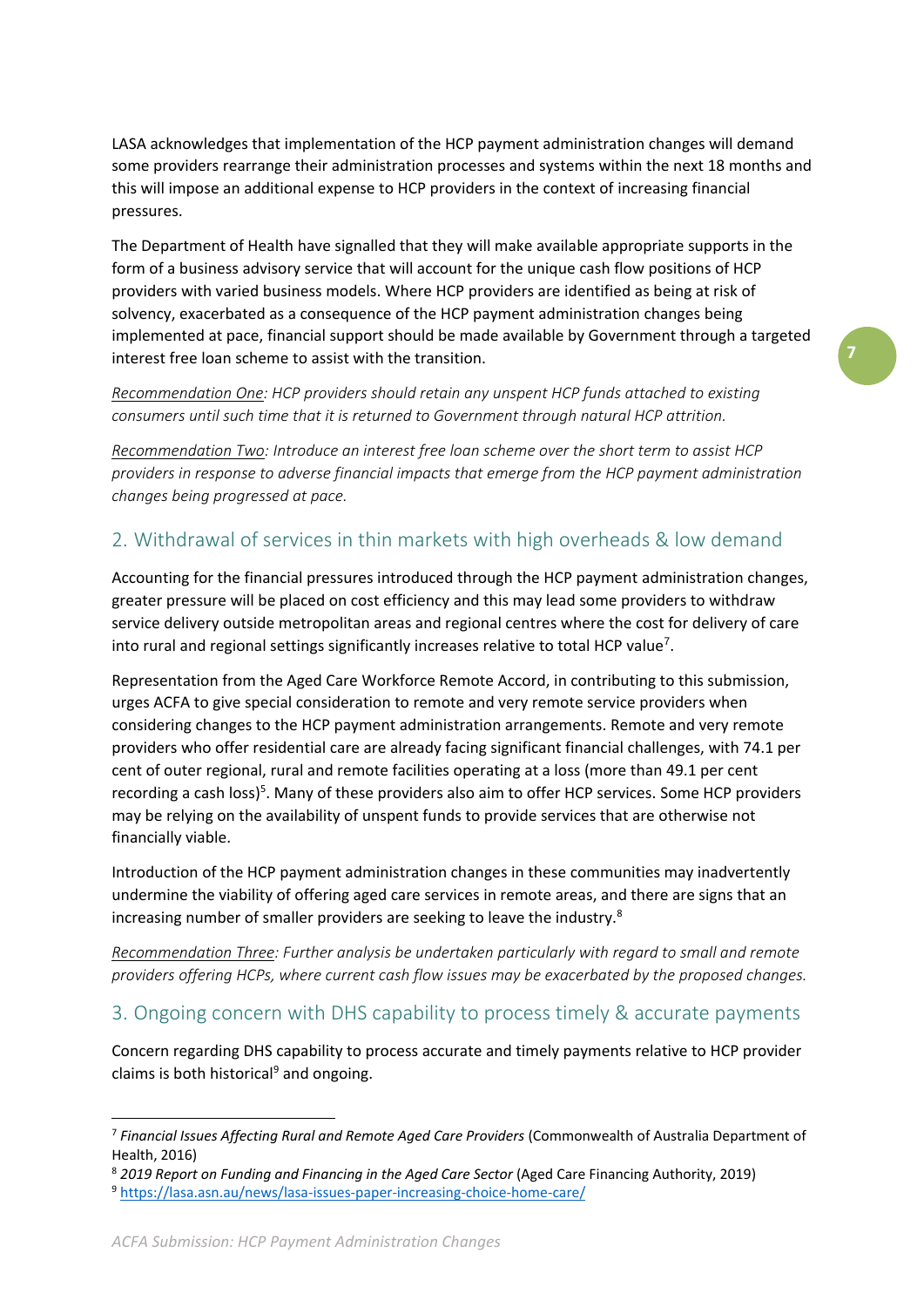One Member has advised that, as of October 2019, they have been engaged with DHS for over six months in seeking to resolve a matter of unpaid subsidies that has seen the provider carry a debt of near \$40K during this period for payment errors that occurred across the period of June to December 2018 and affecting HCP funds for 8 separate consumers. Advice from DHS to the provider in October 2019 was that they had not received a response to the original escalation of the payment query issued internally with DHS in April 2019 and consequently DHS staff would now escalate the matter a second time.

Members have recommended that the integrity of the HCP claim to payment process by DHS be piloted/tested prior to full implementation at commencement of Phase Two in April 2021 to minimise procedural and system errors that may emerge and that will generate adverse cash flow impacts in the process of change management.

It is noted that with the introduction of the National Disability Insurance Scheme's (NDIS) payment in arrears processing, there has been and still are payment issues relating to NDIS claiming by providers. As part of NDIS implementation, the National Disability Insurance Agency has acknowledged that there have historically been implementation issues impacting provider payments. This required additional infrastructure be put in place to assist affected organisations to resolve these issues. A centralised Provider Payment Team was established as a single point of contact for providers with the aim to increase efficiency and reduce time delays in payments. Payment claim rejection issues have had a significant impact on the cash flow of NDIS providers. These matters have to be unpicked by the Provider Payment Team with providers then having to resubmit subsequent payment requests to progress payment for services already delivered<sup>10</sup>.

At present and based on HCP provider experience, it is estimated that it could take up to 4-6 weeks to receive payment for home care services delivered at the beginning of any given month if HCP payment processing is accurate. This will demand HCP provider access to cash reserves. Extended HCP payment delays due to inaccurate payment processing would significantly impact some HCP providers' capability to offer consistency of services in the absence of sizeable cash reserves given the financial impacts resulting from unpaid subsidies. This may adversely impact continuity of consumer services and care worker shifts.

LASA notes that the Government is introducing policy changes that will see small businesses who bill the Federal Government (and its contractors) electronically being able to claim interest if they are not paid within five working days.<sup>1</sup> Such arrangements should also be introduced for ACOP payment processing to create greater accountability for DHS processing of timely and accurate payments to HCP providers following submission of claims.

*Recommendation Four: The undertaking of a short pilot of HCP claim to payment processing within DHS's ACOP portal prior to full implementation at commencement of Phase Two in April 2021.*

*Recommendation Five: That Government extend their policy for small business electronic billing that will enable HCP providers to claim interest from Government against delayed payments and inaccurate payments without timely error resolution.*

**<sup>.</sup>** <sup>10</sup> [https://www.abc.net.au/news/2018-02-21/ndis-tackling-payment-delays-after-providers-left-out-of](https://www.abc.net.au/news/2018-02-21/ndis-tackling-payment-delays-after-providers-left-out-of-pocket/9469926)[pocket/9469926](https://www.abc.net.au/news/2018-02-21/ndis-tackling-payment-delays-after-providers-left-out-of-pocket/9469926)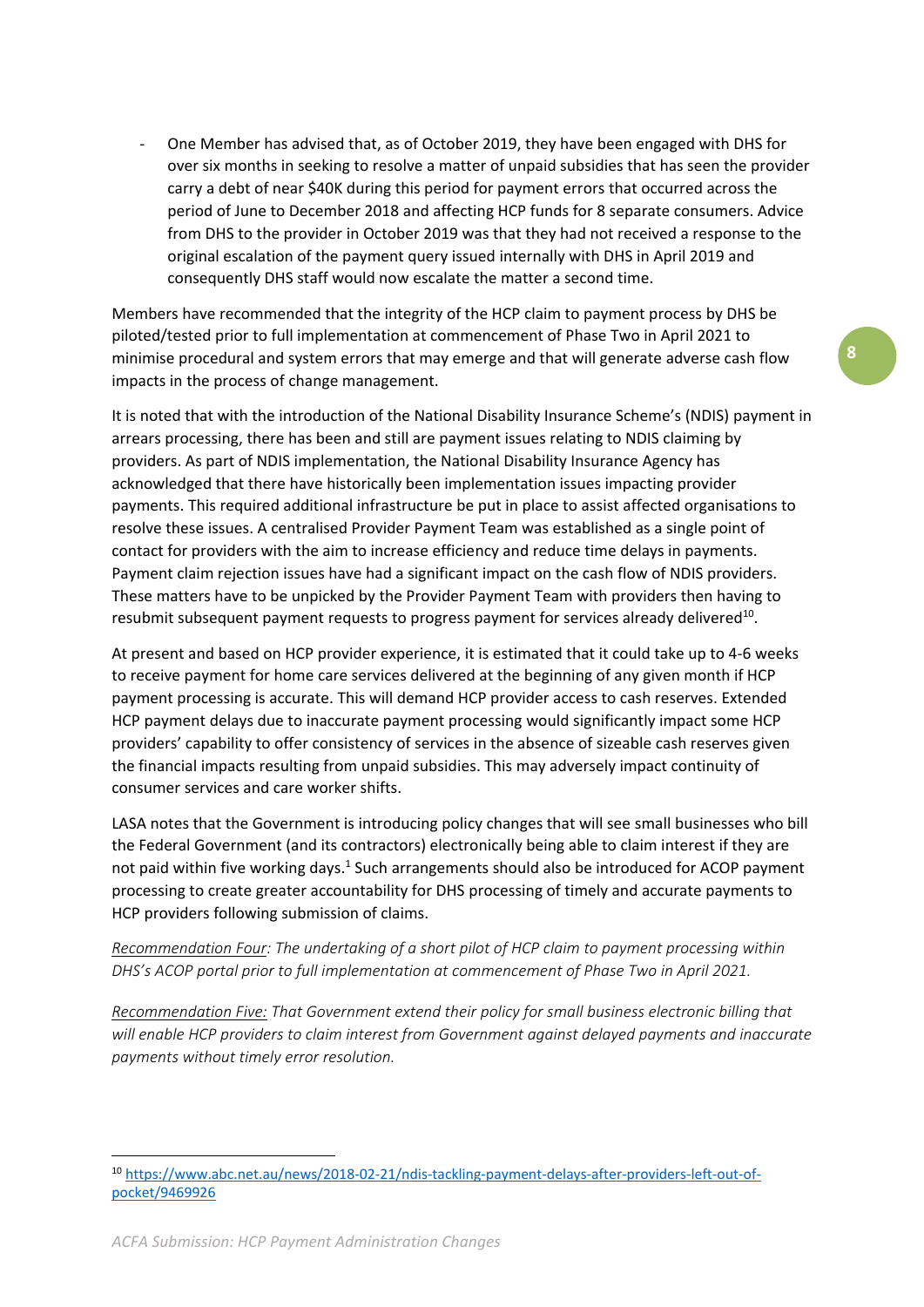*Recommendation Six: Enable HCP provider retention of a \$5K unspent HCP funds balance for each HCP consumer above monthly HCP expenditure to ensure the availability of cash reserves to support continuity of care and service provision from month to month.*

#### <span id="page-8-0"></span>4. Increased administration costs

Administration costs will increase as HCP expenditure will need to be acquitted monthly into the ACOP portal as part of the proposed HCP payment changes. This financial impact goes against the purpose of the recent home care pricing transparency initiative intended to reduce administration fees.

There will be additional costs for providers associated with research and development of further system upgrades in accommodating this policy change and relative to the investment already made in software systems that provide individualised HCP account management. Will Government be providing funding to offset these additional costs to alleviate financial pressures to cope with the intensity of the R&D work required in working with IT providers over a short change management period? Consequently, in the absence of Government funding to offset these costs, many HCP providers may need to pass on this cost as an increase in HCP pricing, reducing the overall value of a HCP in terms of care and services provided.

- One Member advised that they expect an increase of 1.0 full time equivalent (FTE) accounting staff will be required at a cost of \$90-\$100K plus super per annum to manage the increasing administrative burden associated with reconciliation of Government payments to provider accounts, collection of funds from clients asked to contribute to the cost of care and the potential cancellation of services that may result from the changes.

Importantly, this increase in administrative burden may have a compounded effect on aged care providers in remote areas, as these services already face significant difficulties attracting and retaining an appropriately skilled workforce.

*Recommendation Seven: That ACFA note that there will be likely an increase in administrative costs for providers that will emerge from the requirement to undertake monthly expense reconciliation into the ACOP portal and that will be passed on to consumers, reducing the overall value of a HCP in terms of direct care and services.*

*Recommendation Eight: In response to increasing administration demands resulting from the HCP payment administration changes, introduce HCP expense reconciliation against subsidy payments on a quarterly or bi-annual basis with account for corresponding subsidy payments that have been made during the equivalent reconciliation period<sup>2</sup> . This would introduce a bulk subsidy payment adjustment with improved flexibility in HCP provider cash flow and reduced administrative burden.* 

*Recommendation Nine: That consideration be given to the challenges remote service providers already face in meeting administrative requirements, and proper supports be implemented with any changes to payment arrangements to support workforce capability and infrastructure in minimising disruption to providers and consumers in these regions.*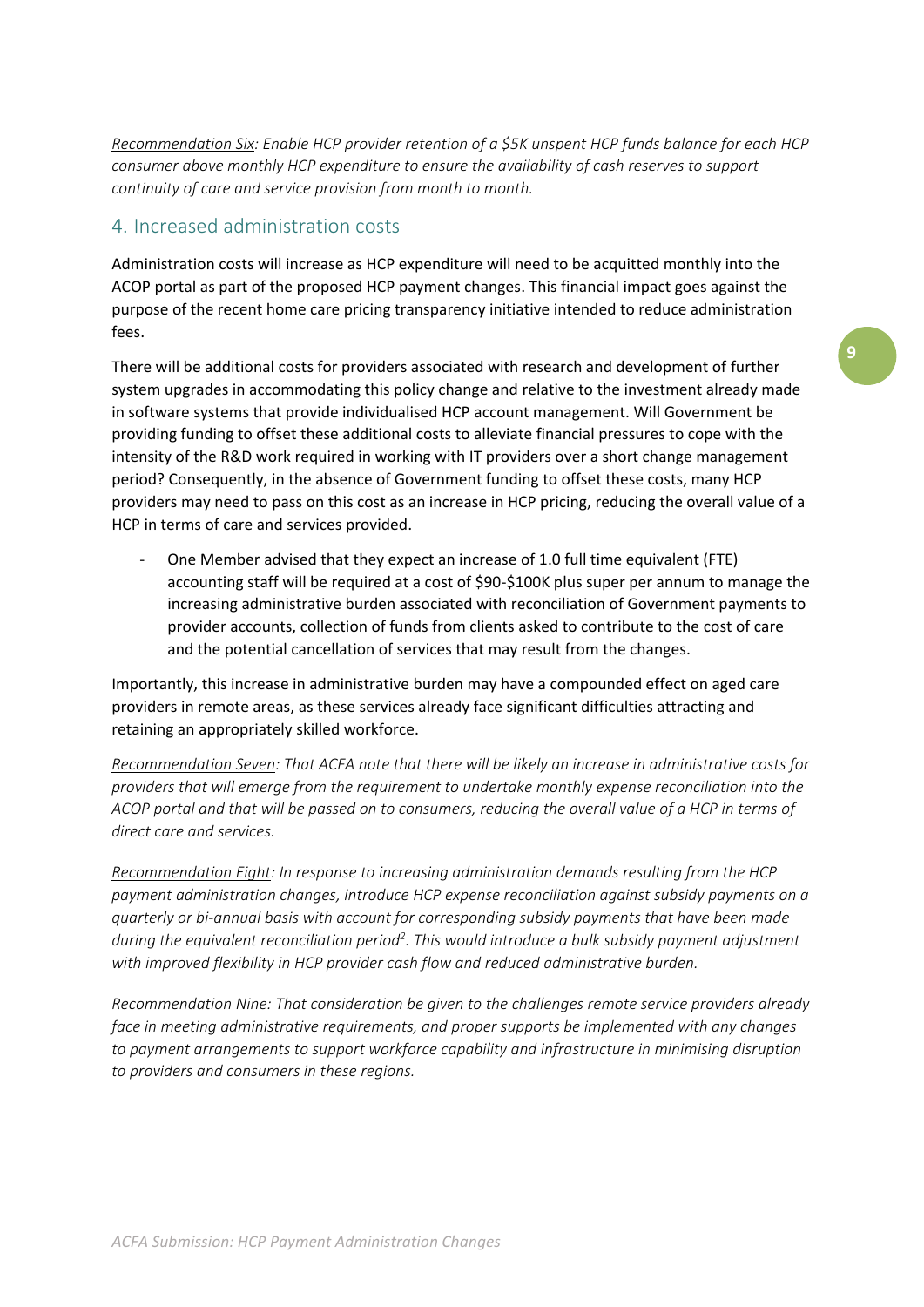# <span id="page-9-0"></span>Appendix A

## <span id="page-9-1"></span>LASA HCP Payment Administration Changes Survey

LASA undertook a Member survey during November 2019 to inform this submission.

The survey was completed by 51 HCP providers. HCP numbers within the sample represent near 20 per cent of all HCPs nationally accounting for 19,078 HCPs. The distribution of HCPs by level within this sample is consistent with the national distribution of HCPs by level at 31 March 2019<sup>11</sup> (see Table 1).

**Table 1.** Total number of Home Care Packages at 31 October 2019.

| <b>Home Care Packages</b> | N      | Percentage |
|---------------------------|--------|------------|
| Level 1                   | 1,444  | 7.6        |
| Level 2                   | 8,674  | 45.5       |
| Level 3                   | 3,584  | 18.8       |
| Level 4                   | 5,376  | 28.1       |
| <b>Total</b>              | 19,078 | 100        |

Over 80 per cent of providers in the survey sample had relatively small to medium sized HCP programs, comprising no more than 500 HCPs as of 31 October 2019 (see Table 2).

| Table 2. Size of a provider's HCP program at 31 October 2019 |
|--------------------------------------------------------------|
|                                                              |

| <b>HCP Provider Size</b> | N  | Percentage |
|--------------------------|----|------------|
| Small (less than 100)    | 19 | 37.3       |
| Medium (100 - 500)       | フフ | 43.1       |
| Large (more than 500)    | 10 | 19.6       |
| Total                    |    | 100        |

## <span id="page-9-2"></span>HCP Provider Revenue

**.** 

Among survey participants, 96 per cent reported having multiple aged care revenue streams. Of this group, 56 per cent reported only having revenue streams independent of accommodation provision (residential care or retirement living). Importantly, 18 per cent of HCP providers reported experiencing a negative revenue position for their HCP program for the 2018-19 financial year, excluding unspent HCP funds balances. Some HCP providers also reported negative revenue positions across other aged care streams (see Table 3).

**Table 3.** Revenue position by program stream at FYE19 for HCP providers (*N*) reporting their revenue position across various aged care programs

| Revenue<br>position | <b>HCP</b> | <b>CHSP</b> | <b>Private</b><br>HС | <b>NDIS</b> | <b>Flexible</b><br>Care | Residential<br>Care | <b>Retirement</b><br>Living | Other |
|---------------------|------------|-------------|----------------------|-------------|-------------------------|---------------------|-----------------------------|-------|
| N                   | 49         | 31          | 28                   | 17          | 3                       | 21                  | 12                          | 20    |
| Loss %              | 18         | 26          | 25                   | 29          | 100                     | 52                  | 33                          | 35    |
| $0-10%$             | 47         | 48          | 57                   | 53          | 0                       | 43                  | 25                          | 50    |
| More than 10 %      | 33         | 26          | 18                   | 18          |                         |                     | 42                          | 15    |

<sup>11</sup> [https://www.gen-agedcaredata.gov.au/www\\_aihwgen/media/Home\\_care\\_report/HCPP-Data-Report-4th](https://www.gen-agedcaredata.gov.au/www_aihwgen/media/Home_care_report/HCPP-Data-Report-4th-qtr-2018-19.pdf)[qtr-2018-19.pdf](https://www.gen-agedcaredata.gov.au/www_aihwgen/media/Home_care_report/HCPP-Data-Report-4th-qtr-2018-19.pdf)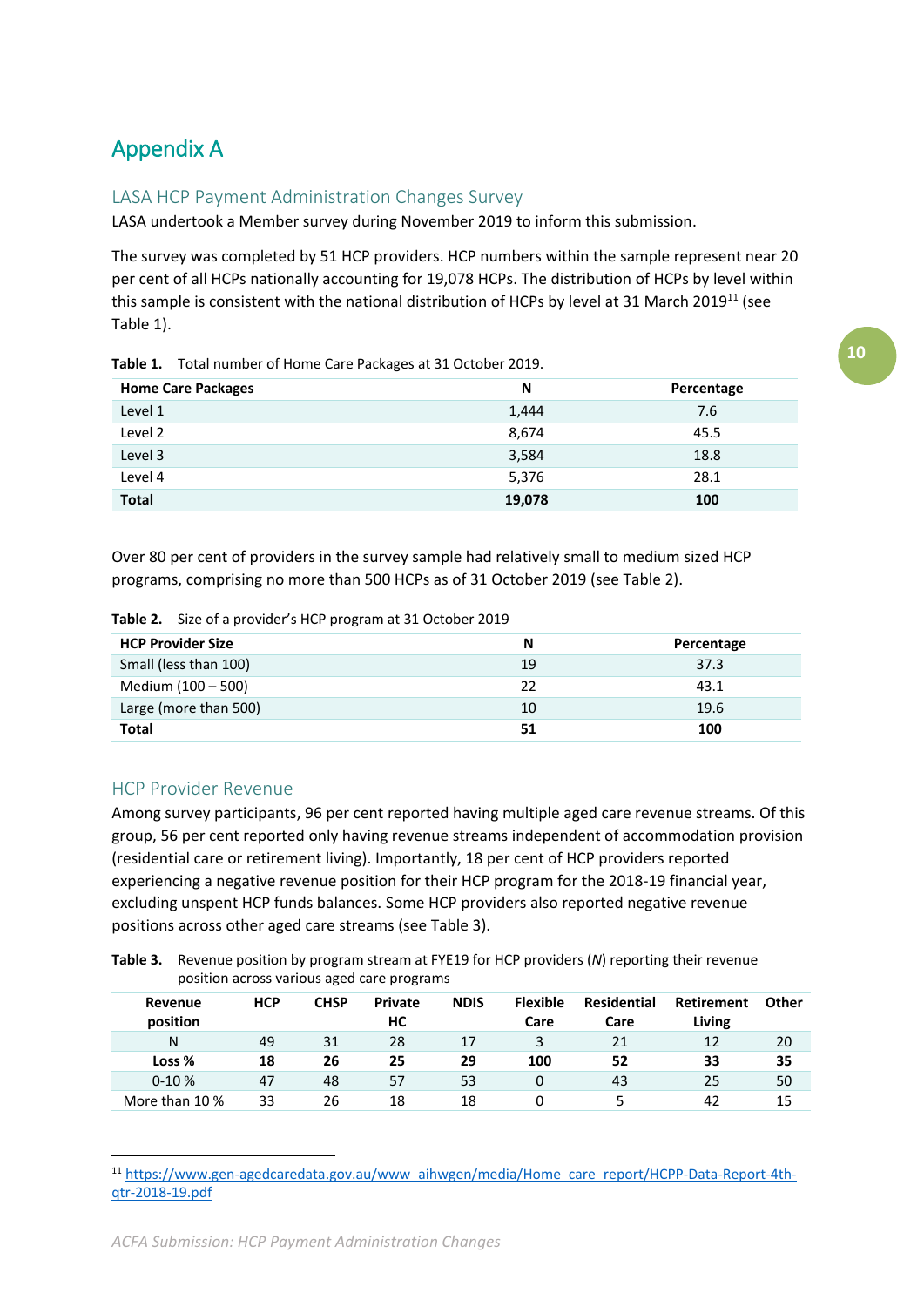It should be noted that with only 18 per cent of HCP providers reporting a financial loss for their HCP program relative to 30 per cent of HCP providers reporting a financial loss for their HCP program in the *Aged Care Financial Performance Survey Sector Report FY19*<sup>5</sup> , it may be that the LASA sample represents HCP providers operating in the higher end of the market. As such, interpretation of revenue positioning for the broader segment of HCP providers in regards to cash flow impacts that result from HCP payment changes should account for this distinction.

Taken together, these findings suggest the revenue positions and diversity of aged care program streams reported against by survey participants highlights the diversity of aged care business models in operation, with each having a unique cash flow position that needs to be accounted for in assessing the financial impacts of progressing HCP payment administration changes.

## <span id="page-10-0"></span>Expectations for managing the cash flow impacts of the HCP payment changes

Noting the intention to phase implementation of the HCP payment changes, survey participants were asked how challenging they expect the management of cash flow impacts will be in their business when the Government introduces payment in arrears in June 2020. Near 40 per cent of survey participants reported the change to payment in arrears commencing June 2020 (Phase One) would either be very challenging or unachievable from a cash flow perspective (see Table 4.)

Survey participants were also asked how challenging an apportioned approach to the return of unspent funds (Phase Three) would be across two separate scenarios. The two scenarios accounted for the return of unspent HCP funds by 30 June 2021 (across 3 months) and by 30 June 2022 (across 15 months).

|                          |                                                            | Unachievable | Verv<br>challenging | Somewhat<br>challenging | <b>Not</b><br>challenging |  |
|--------------------------|------------------------------------------------------------|--------------|---------------------|-------------------------|---------------------------|--|
| Phase One<br>(June 2020) | Payment in Arrears                                         |              | 37                  | 43                      | 18                        |  |
| Phase Three              | Unspent Returned<br>(across 3 months) $1$                  | 20           | 42                  | 18                      | 18                        |  |
| (April 2021)             | <b>Unspent Returned</b><br>(across 15 months) <sup>2</sup> | 6            | 28                  | 32                      | 32                        |  |

**Table 4.** Proportioned (%) HCP provider expectations for managing phase-related cash flow impacts of the HCP payment changes

1 Unspent HCP funds returned via subsidy adjustments spread over 3 months to 30 June 2021 (33.3% per month). 2 Unspent HCP funds returned via subsidy adjustments spread over 15 months to 30 June 2022 (6.7% per month).

62 per cent of survey participants reported that returning unspent HCP funds across three months to June 2021 would either be very challenging or unachievable from a cash flow perspective.

In comparison, 34 per cent of survey participants reported that returning unspent HCP funds across three months to June 2021 would either be very challenging or unachievable from a cash flow perspective.

When asking survey participants how many months they would need to spread the return of unspent HCP funds back to Government without significant disruption to operations or viability, an average of 25 months was required (standard deviation of 34 months).

#### <span id="page-10-1"></span>Approaches for managing cash flow impacts of the HCP payment changes

Survey participants were also asked about their approach to managing cash flow impacts in moving to HCP payment in arrears.